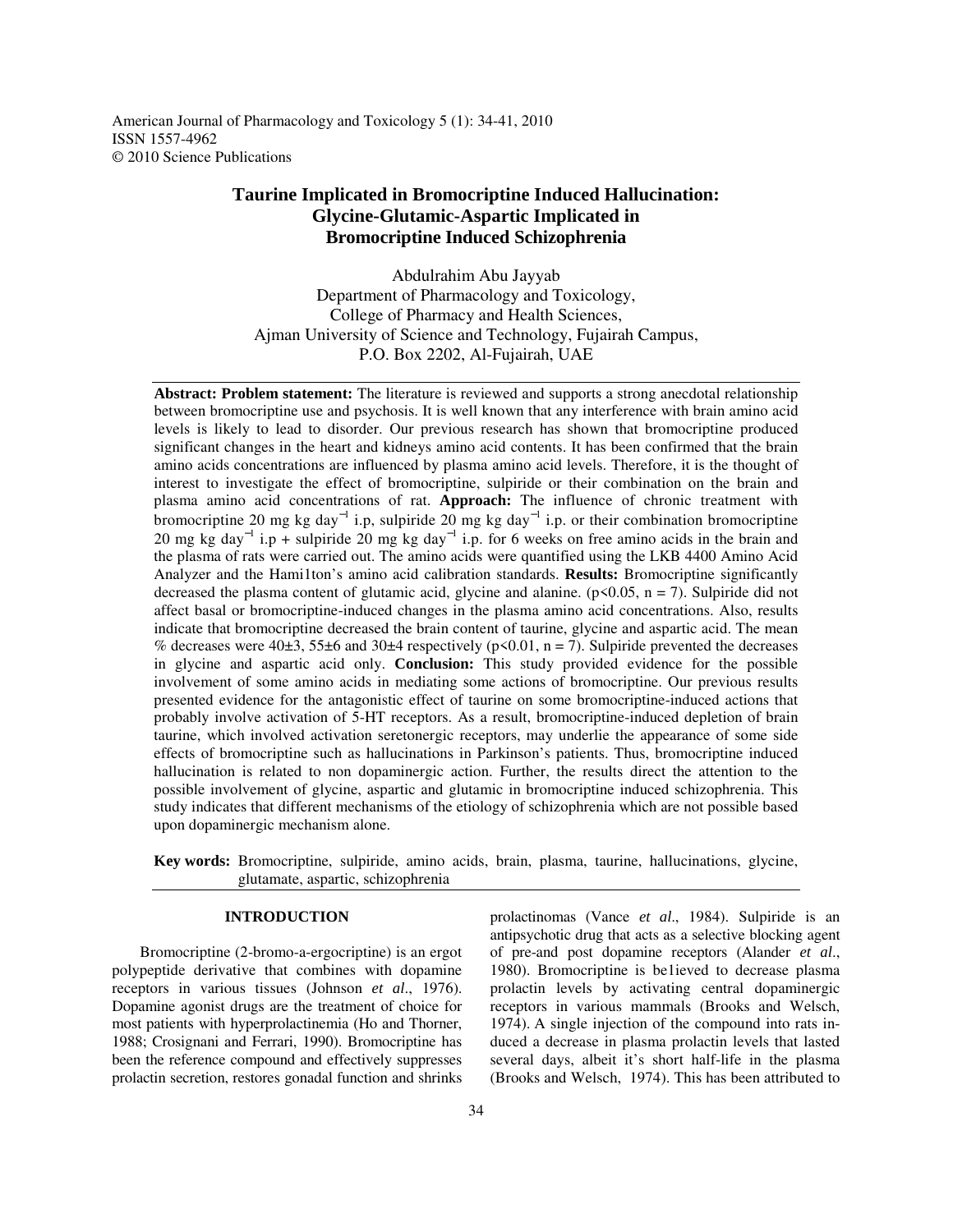the accumulation of the compound in the pituitary (Thorner *et al*., 1980). It is possible that the compound may have affected the synthesis and/or release of some stable endogenous compounds. Likely, candidates are the brain amino acids. This assumption is based on the knowledge that both taurine and glycine stimulate prolactin release in rats (Scheibel *et al*., 1980; Banzan and Donoso, 1983). Also, its current uses include the treatment of Parkinson's disease, postpartum ablation, prolactionmas, acromegaly and amenorrhea and galactorrhea secondary to neuroleptic use (Abu-Jayyab, 1991). It has often been reported to produce psychiatric side effects such as confusion, hallucinations and delusions (Boyd, 1995). The literature is reviewed and supports a strong anecdotal relationship between bromocriptine use and psychosis (Boyd, 1995). It is well known that any interference with brain amino acid levels is likely to lead to psychiatric disorder (Bruinvels and Pepplinkhuizen, 1984; Altamura *et al*., 1995; Levine *et al*., 2000; Buchanan *et al*., 2007). Our previous research has shown that bromocriptine produced significantly changes in the heart and kidneys amino acid contents (Ageel *et al*., 1987). It has been confirmed that the brain amino acids concentrations are influenced by plasma amino acid levels (Cotman *et al*., 1987; Voog and Eriksson, 1992). Therefore, it is thought of interest to investigate the effect of bromocriptine, sulpiride or their combination on the brain and plasma amino acid concentrations of rat.

### **MATERIALS AND METHODS**

**Animals:** Male Sprague-Dawley rats weighing from 170- 200 g, were selected in this study. The rats were housed in groups (three or four in standard polypropylene cage) and maintained under standard laboratory conditions at an ambient temperature of 23±2°C, relative humidity 50±15% and normal photo period (12 h dark/12 h light). Commercial pellet diet (manufactured by Grani Siols and Flour Mills Organization Feed Mill) and water were provided *ad libitum*.

**Treatment of the animals:** Rats were randomly divided into 4 groups, each consisting of 7 animals. All animals were injected I.P. daily for 6 weeks as follows: group 1, received bromocriptine mesylate  $20mg \text{ kg}^{-1}$ , group 2, received sulpiride 10 mg  $kg^{-1}$ ; group 3, received bromocriptine mesylate 20 mg  $kg^{-1}$  + sulpiride 20 mg kg<sup>-1</sup> and group 4: (Control group), received a saline solution (vehicle). Drugs were dissolved in pyrogen-free Distilled water. A few drops of diluted HCI were used to enhance the solubility of sulpiridc. Prior to drugs administration the body weights of the

rats were determined and appropriate dose of each drug per kg was then added.

**Preparation of the brain tissues for amino acids analysis:** To prepare tissue homogenates for free amino acid determination, after treatments, animals in the various groups  $(n = 7)$  were anaesthetized with ether, the" thorax was opened rats were stunned and decapitated the thorax and abdomen were immediately opened. The skulls were quickly opened and the whole brains removed. Each organ was quickly excised and washed in ice-cold Krebs buffer to remove any traces of blood. Brain tissues were blotted dry on (Whatman) filter paper and weighed. To each sample 5 mL of 0.9% saline ere added and tissues homogenized for 30- 120 sec. (HY-Homogenizer, FRG). Homogenates were then centrifuged at 10,000 rpm (MSE Centrifuge)) for 20 min at 4°C. The total volume of each supernatant was noted and 1 mL was removed from each sample and placed in centrifuge tubes. To each sample, 50 mg of 5'-sulphosalicylic acid were added, mixed and incubated in the cold room at 4°C for 1 h. The PH adjusted samples were further centrifuged at 15,000 rpm in an ultra centrifuge (Epperdorf, Gateau, 5414), for 20 min. in the cold room. The supernatant fractions were then removed and adjusted to PH 2.2 with LiOH solution (buffer F). The final volume was adjusted for 1/2 dilution. The final results for amino acids were multiplied by 2 to account for the dilution factor. About 40 µL aliquots of the samples were injected into the capsules and loaded on the LKB 4400 Amino Acid Analyzer (Biochrom Ltd., Cambridge, England). The concentrations of the free amino acids recorded on chromatograms were calculated with a LKB 2220 integrator. The concentrations of amino acids in the brain tissue were expressed as umol/100 g wet tissue (Block *et al*., 1966).

**Collection and preparation of the plasma for amino acid determinations:** At the end of the 6 weeks experimental period, other groups of animals were anaesthetized with ether and 5 mL blood were drawn by cardiac puncture, via a 10 mL plastic syringe and transferred to EDTA Vacutainer tubes. The blood was then mixed with EDTA-anticoagulant in the tubes and centrifuged at  $1000 \times g$  for 5 min. The plasma was immediately separated and the free amino acids were determined (Block *et al*., 1966) after deproteinization of plasma. Processing the plasma samples required adding 1 mL plasma to a bullet centrifuge tube containing 50 mg 5' sulphosalicylic acid, this was then vortex mixed thoroughly, incubated at 4°C for 60 min, then spun at  $10000 \times g$  (MSE Centrifuge) at 4<sup>o</sup>C for 20 min. A 200 µL aliquot was PH adjusted to 2.2 using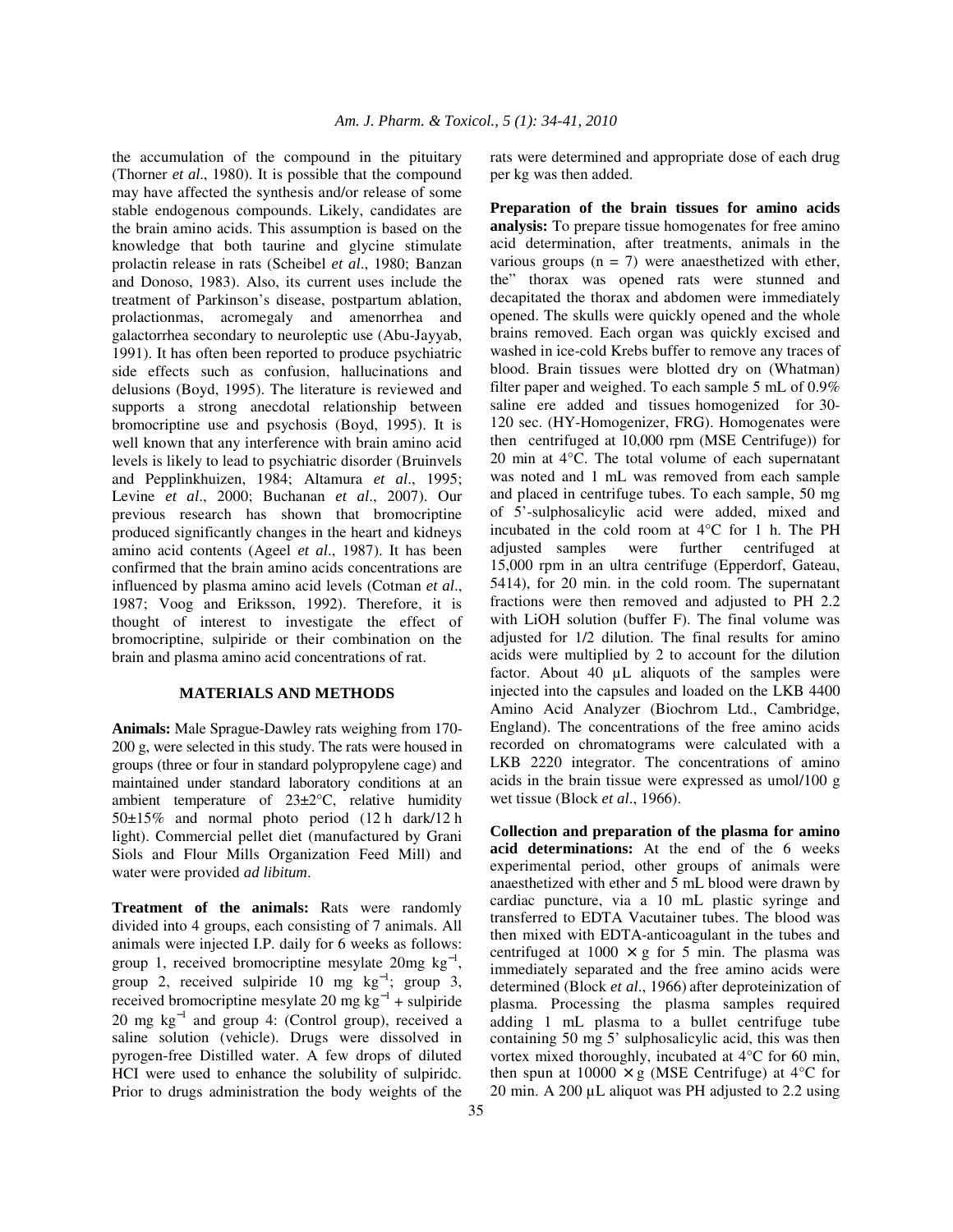LiOH (buffer F). Usually, 100 µL of buffer F is sufficient. The final volume was then adjusted to give a 1:2 dilution by adding a further 100 µL of loading buffer to the supernatant. Finally, 40 µL of PH adjusted sample was injected into the capsule, which delivered that sample into the amino acid analyzer system; in this case the LKB 4400 amino acid analyzer (Biochrom Ltd., Cambridge, England). Connected with a LKB 2220 integrator. The free amino acids were quantitated using standard amino acids as detailed in the LKB manual. The concentrations of amino acids in plasma were expressed as nmol m $L^{-1}$ .

**The analytical column:** The chromatographic column used was made of stainless steel  $(200 \times 4.6 \text{ mm})$  packed with cation exchange u1tropac-8 Resin, Lithium form. (Sulfonated polystyrene Resin, No. L320, 8+0.5 um, known as the Golden Column (LKB).

**Elution of the amino acids:** The free amino acids were eluted using five Lithium citrate buffers in series as described in the LKB Manual. These were buffer A 0.2 M. pH 2.8; buffer B 0.3 M. pH 3; buffer C 0.6 M. pH 3.02; buffer D 1.0 M, pH 3.45 and buffer E 1.6 M. pH 3.3. After chromatography of each sample, the column was automatically regenerated with 0.3 M Li OH pH 3.3. The time required to elute all amino acids and other ninhydrin positive compounds in each sample was 140 min.

**Parameters of analysis:** Flow rates for buffers and ninhydrin were 25 and 45 mL  $h^{-1}$  respectively. The pressures used were 38 for the buffers. About 49 for ninhydrin and 6 bars for the reaction coi1. Column temperatures were  $T1 = 34$ .  $T2 = 61$  and  $T3 = 75$ . Chart speed was120 nm  $h^{-1}$ .

**Retention time reproducibility:** In order to assess the retention time reproducibility of the analysis procedure a series of amino acids calibration standards were separated and retention times for each amino acids separated was measured using an LKB 4440 Ultra data system. The mean  $\pm$  SEM retention time for each amino acids were calculated and the percentage variation in retention times were also calculated.

**Efficiency of the extraction procedure:** To assess the efficiency of the extraction procedure used in this study, known quantities of standard amino acids  $(n = 3)$ were exposed to the same extraction procedure to which the tissues were exposed. The obtained peaks were then compared with the peaks obtained from untreated amino acids standards. The percentage of efficiency of the extraction procedure for each amino acid was then calculated.

**Statistical analysis:** All the data were subjected to statistical analysis using student's t-test for non-paired samples and comparative values were considered statistically significant for p-values<0.05 (Sokal and Rholf, 1981).

### **RESULTS**

**Reproducibility of the retention times for the amino acids:** The retention times mean  $\pm$  SEM (n = 7) for the major of the free amino acids analyzed are shown in Table 1. The percentage variation ranged from  $\pm 0.1\%$ for taurine and GABA to ±0.8% for aspartic acid.

 The amino acids which were detected by LKB 4400 Amino Acid Analyzer using the Gold Colum.

**Percentage recovery of the free amino acids:** Analysis of known concentrations of standard Amino acids exposed to the same extraction procedure as the tissues showed that the percentage recovery for the various amino acids a ranged from 97.5±1.0 for glycine to 99±1 taurinc, other amino acids were within this range.

Table 1: List of amino acids and retention times of physiological calibration standards (Hamilton-type P-AN and P-B) used with LKB 4400 amino acid analyzer

| Amino Acid              | <b>Retention time</b> |
|-------------------------|-----------------------|
| Taurine                 | $7.39 \pm 0.65$       |
| Phosphethanolamine      | $8.38 \pm 0.80$       |
| Urea                    | $10.34 \pm 0.34$      |
| Aspartate               | $17.19 \pm 1.04$      |
| Threonine               | $23.42 \pm 0.76$      |
| Serine                  | $25.29 \pm 0.67$      |
| Glutamate               | $29.02 \pm 1.23$      |
| Glutamine               | $31.82 \pm 1.03$      |
| Sarcosine               | $35.90 \pm 1.15$      |
| $\alpha$ -Amino Adipate | 39.42±0.82            |
| Proline                 | $41.46 \pm 0.82$      |
| Glycine                 | $43.37 \pm 0.43$      |
| Alanine                 | $44.72 \pm 0.69$      |
| Homocystine             | $47.47 \pm 0.78$      |
| Valine                  | $49.86 \pm 1.09$      |
| Cystine                 | $52.56 \pm 0.65$      |
| Methionine              | $57.10 \pm 1.09$      |
| Cystathionine           | $59.29 \pm 0.43$      |
| Isoleucine              | $61.91 \pm 1.09$      |
| Leucine                 | $64.71 \pm 1.32$      |
| Tyrosine                | $72.12 \pm 1.60$      |
| Phenylalanine           | $75.57\pm0.76$        |
| ß-Amino Isobutyrate     | 77.84±1.87            |
| Ethanolamine            | 86.99±1.09            |
| Ammonia                 | 89.59±1.78            |
| Ornithine               | 98.68±1.32            |
| Lysine                  | $102.69 \pm 1.98$     |
| 1-methyl Histidine      | $105.37 \pm 156$      |
| Histidine               | $106.88 \pm 0.45$     |
| 3-methyl Histidine      | $111.49 \pm 1.90$     |
| Anserine                | $114.91 \pm 0.76$     |
| Carnosine               | $119.10 \pm 1.45$     |
| Arginine                | $126.34 \pm 1.87$     |

Means  $\pm$  SEM, n = 7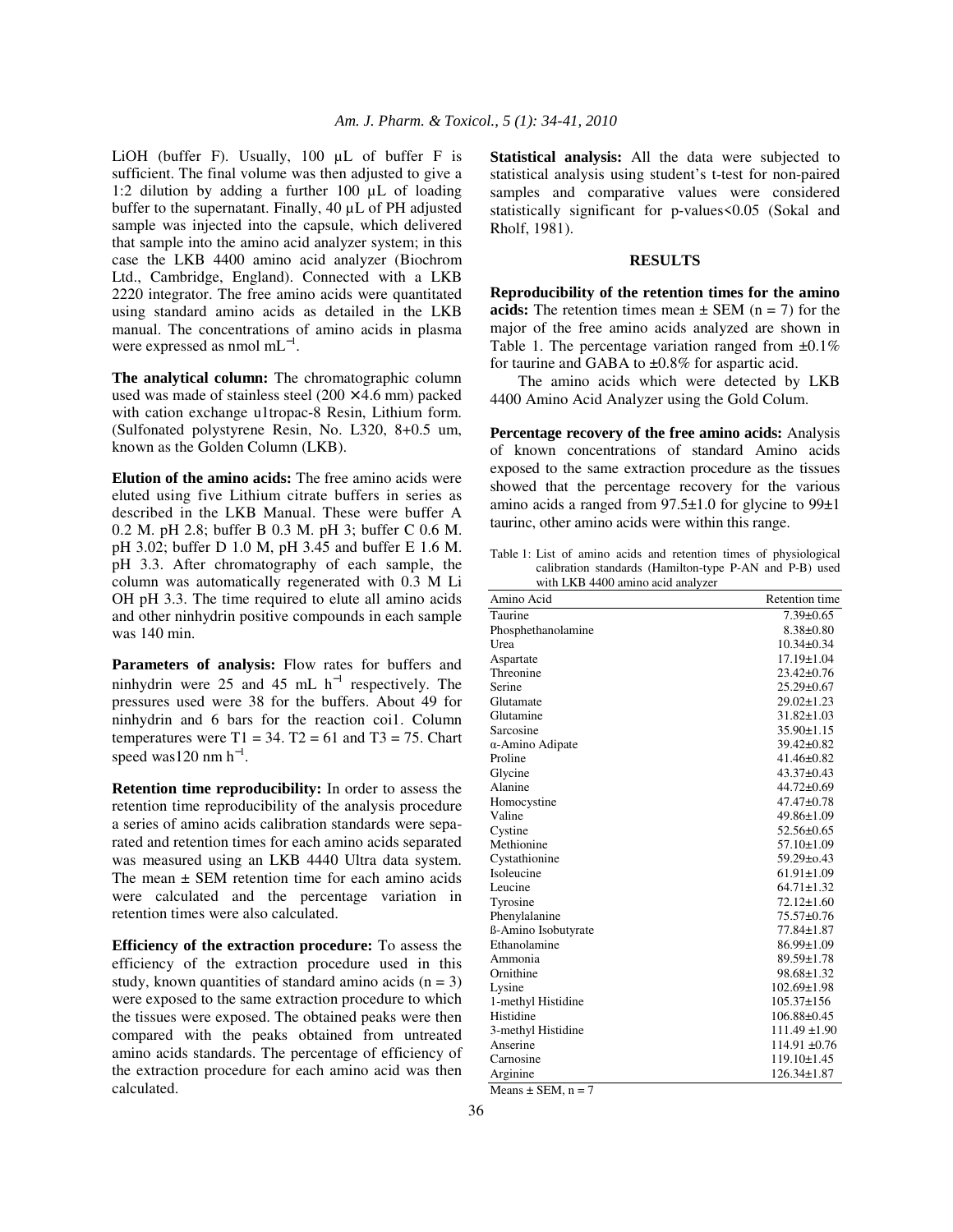

Fig. 1: Free amino acid levels in the brain and plasma of the rats; (Values are mean  $\pm$  SEM, n = 7);  $(mmoles mL^{-1}$  wet tissue)



Fig. 2: Free amino acid levels in the brain and plasma of the rats; (Values are mean  $\pm$  SEM, n = 7);  $(\mu \text{mol g}^{-1}$  wet tissue)

| Table 2: Free amino acid levels in the brain and plasma of the rats |                 |              |  |  |  |
|---------------------------------------------------------------------|-----------------|--------------|--|--|--|
| Amino Acid                                                          | Brain           | Plasma       |  |  |  |
| Taurine                                                             | $4.40 \pm 0.23$ | $72 + 8$     |  |  |  |
| Aspartate                                                           | $1.42 \pm 0.08$ | $16+1$       |  |  |  |
| Threonine                                                           | $0.45 \pm 0.05$ | $198 + 21$   |  |  |  |
| Serine                                                              | $0.58 \pm 0.03$ | $153 + 21$   |  |  |  |
| Aspn                                                                | $0.14 \pm 0.01$ | $82+8$       |  |  |  |
| Glutamate                                                           | $9.10 \pm 0.73$ | $242 \pm 22$ |  |  |  |
| Glutamine                                                           | $3.21 \pm 0.1$  | Not detected |  |  |  |
| Alpha-amino adipic                                                  | $0.25 \pm 0.02$ | Not detected |  |  |  |
| Glycine                                                             | $1.33 \pm 0.10$ | $260 \pm 11$ |  |  |  |
| Alanine                                                             | $0.61 \pm 0.03$ | $341 \pm 13$ |  |  |  |
| GABA                                                                | $2.19 \pm 0.10$ | Not detected |  |  |  |

(Values are mean  $\pm$  SEM, n = 7); (umol g wet tissue for brain and nmol mL<sup>-1</sup> in plasma)

Table 3: Effect of Bromocriptine (B) and Sulpiride (S) on some free amino acid content of the brain of rats

| Amino Acid | $\sqrt{ }$      | в                                                                                                                 | $B + S$         | S               |
|------------|-----------------|-------------------------------------------------------------------------------------------------------------------|-----------------|-----------------|
| Taurine    | $4.40\pm0.23$   | $2.69\pm0.12*$                                                                                                    | $2.58\pm0.29*$  | $3.23 \pm 0.39$ |
| Aspartate  | $1.42 \pm 0.08$ | $0.99 \pm 0.04*$                                                                                                  | $1.47 \pm 0.08$ | $1.28 \pm 0.03$ |
| Glycine    | $1.33 \pm 0.10$ | $0.59 \pm 0.04*$                                                                                                  | $0.96 \pm 17$   | $1.20 \pm 0.10$ |
|            |                 | $\pm$ , $\pm$ 60.05 $\pm$ 7 (- $\pm$ 0.05 $\pm$ 1.14 $\pm$ 0.05 $\pm$ 0.05 $\pm$ 0.05 $\pm$ 1.05 $\pm$ 1.15 $\pm$ |                 |                 |

\*:  $p$ <0.05,  $n = 7$  (compared with control); (µmol g wet tissue, Values are mean  $\pm$  SEM, n = 7)



Fig. 3: Effect of Bromocriptine (B) and Sulpiride (S) on some free amino acid content of the brain of rats; ( $\mu$ mol g wet tissue, Values are mean  $\pm$ SEM,  $n = 7$ )

**Free amino acids in the brain and plasma of the rats:** The principal amino acids detected in the brain and plasma of the rats are shown in Fig. 1 and 2 and in Table 2. The amino acids of the highest concentrations in the brain were taurine, glutamic acid, glutamine, glycine and alanine. The brain also contained a high concentration of GABA and aspartic acid. The major amino acids detected in the plasma were glutamic acid, glycine, alanine and threonine (Table 2). Of the nonamino acids ninhydrin positive compounds the brain contained relatively high concentrations of phosphoethanolamine, 2.35±0.19 µmol  $g^{-1}$  wet tissue.

### **Effect of bromocriptine and sulpiride on the free amino acids:**

**Effect on the brain:** Bromocriptine significantly decreased the brain content of taurine, glycine and aspartic acid (Table 3 and Fig. 3). The mean % decreases were 40±3, 55±6 and 30±4 respectively  $(p<0.01$ ,  $n = 7)$ . Sulpiride did not affect brain amino acid contents but significantly abolished the inhibitory effect of bromocriptine on glycine and aspartic acid without affecting the bromocriptine induced decrease in taurine.

**Effect on plasma:** Table 4 and Fig. 4 show the effect of bromocriptine and sulpiride on plasma free amino acids. Bromocriptine significantly decreased the plasma content of glutamic acid, glycine and alanine  $(p*<0.05, n = 7)$ . Sulpiride did not affect basal or bromocriptine-induced changes in the plasma free amino acids.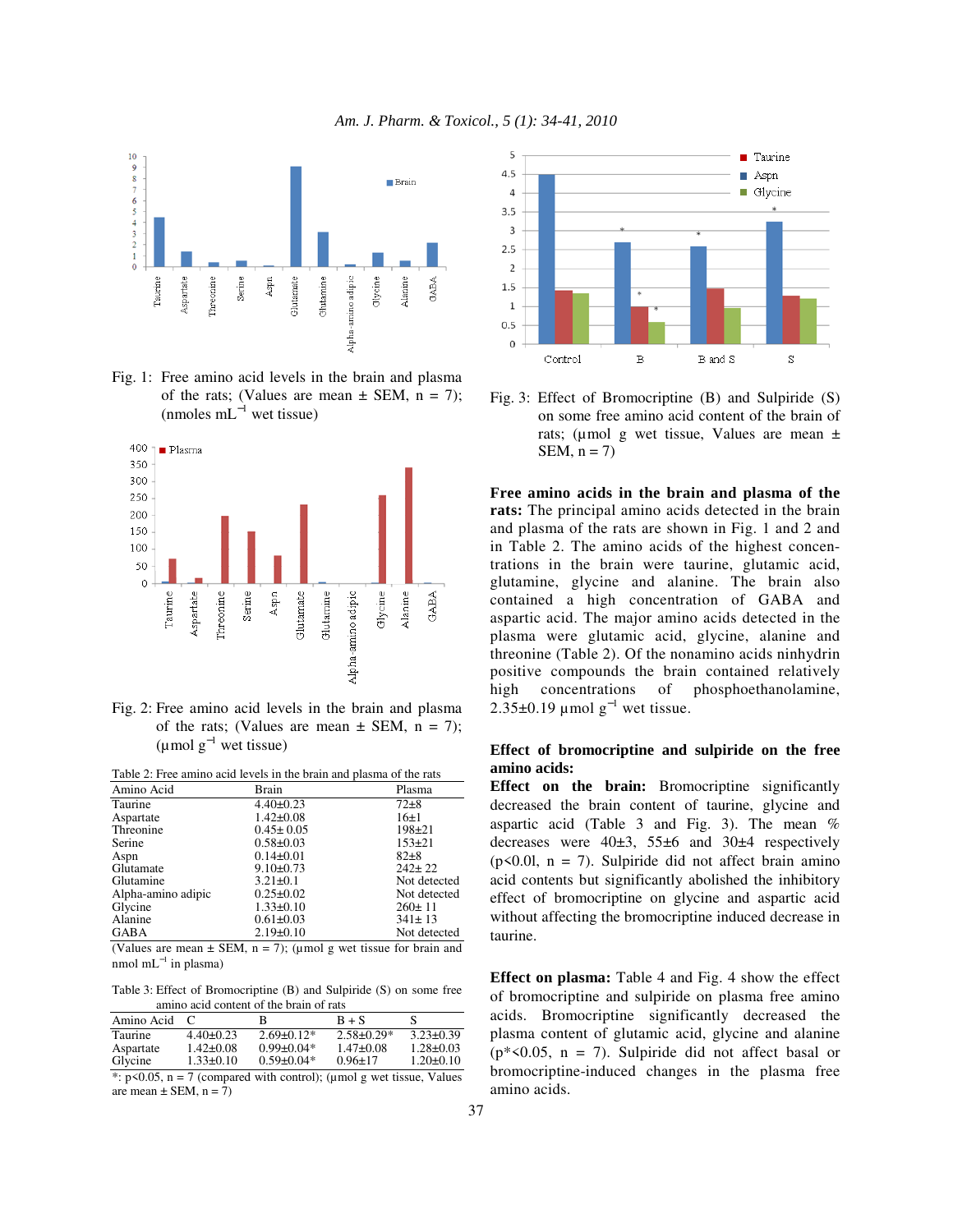

Fig. 4: Effect of Bromocriptine (B) and Sulpiride (S) on some free amino acid levels in the plasma of rats; (nmol mL<sup>-1</sup> Values are mean  $\pm$  SEM, n = 7)

Table 4: Effect of Bromocriptine (B) and Sulpiride (S) on some free amino acid levels in the plasma of rats

| Amino acid                                                                  |              |                  | $B + S$        | S            |  |  |
|-----------------------------------------------------------------------------|--------------|------------------|----------------|--------------|--|--|
| Glutamic                                                                    | $342+22$     | $2.34 \pm 17*$   | $232 \pm 12*$  | $323+25$     |  |  |
| Glycine                                                                     | $260 \pm 11$ | $176.00 \pm 10*$ | $169 \pm 14*$  | 210±10       |  |  |
| Alanine                                                                     | $341 \pm 13$ | $243.00 \pm 11*$ | $251 \pm 19$ * | $306 \pm 17$ |  |  |
| *: p<0.05, n = 7 (compared with control); (nmol mL <sup>-1</sup> Values are |              |                  |                |              |  |  |

 Values are mean  $\pm$  SEM, n = 7)

#### **DISCUSSION**

 This investigation revealed that some amino acids of the brain and plasma respond markedly to chronic administration of bromocriptine. Really, several mechanisms exist for the transport of amino acids across cell membranes. The Gamma glut amyl cycle is one example for the group transfer mechanism of amino acid transport. Such transport may result from activation of the enzyme Gamma Glutamyl Transpeptidase ( $\gamma$ GT) and glutathione both of which are present in the examined organs, which are implicated in amino acid transport across cell membranes (Meister, 1973). The decrease in brain amino acids induced by bromocriptine may result from: (a) an increased utilization of amino acids as energy source, (b) a decrease in the biosynthesis and/or activity of some enzymes involved in the amino acids biosynthesis. This may result from a decrease in brain oxidative metabolism as a consequence of bromocriptine-induced hypothermia (Calne *et al*., 1975), (c) an increase in brain cell permeability resulting in loss of some amino acids that are normally maintained within the cells.

 Both taurine (Scheibel *et al*., 1980) and glycine (Banzan and Donoso, 1983) are known to stimulate prolactin release in rats. Thus, it would be reasonable to suggest that bromocriptine-induced depletion of brain taurine and glycine may contribute to the inhibitory effect of the compound on prolactin release.

 The amino acids induced changes in the brainwith the exception of taurine seemed to involve activation of dopamine  $D_2$  receptors since they were prevented by the dopamine  $D_2$  receptors antagonist, sulpiride (Creese *et al*., 1984). The effectiveness of bromocriptine on the concentration of taurine in the brain suggested the involvement of non-dopaminergic receptors, probably 5-HT receptors. This suggestion supported by the finding that bromocriptine is known to activate 5-HT receptors (Maj *et al*., 1977). Support for this assumption comes from our previous finding that bromocriptine, albeit in a relatively high concentration, stimulated the rabbit jejunum and the rat uterus via activation of 5-HT receptors (Abu-Jayyab, 2007). Both effects were abolished by cyproheptadine and taurine (Abu-Jayyab, 2007). Bromocriptine-induced reduction in the brain taurine may underlie the appearance of some side effects of bromocriptine such as hallucinations in Parkinson's patients. Indeed, it was reported that taurine is a putative inhibitory synaptic transmitter, deficiency of brain taurine may possibly have caused the psychiatric and neurological manifestations of Hereditary mental depression and Parkinsonism (Perry *et al*., 1975). Further, it was reported that taurine improves impaired memory in animals (Vohra and Hui, 2000) and treats seizureassociated brain damage (El Idrissi *et al*., 2003). It seems likely that bromocriptine induced hallucination is related to non dopaminergic action.

 According to neurobiochemical theories, high dopamine level in the brain is the main factor of the etiology of schizophrenia. The main support for the theory that too much dopamine causes schizophrenia is the fact that antipsychotic medications, which are used to treat schizophrenia, block dopamine receptors (DeLisi, 2008). Those treated with dopamine enhancing such as bromocriptine and levodopa for Parkinson's disease can experience psychotic side effects mimicking the symptoms of schizophrenia, particularly after large doses or prolonged use (Lieberman *et al*., 1987; Curran *et al*., 2004).

 Our current results indicated that bromocriptine induced depletion of brain glycine. This effect is involved activation of dopamine  $D_2$  receptors since they were prevented by the dopamine  $D_2$  receptors antagonist, sulpiride (Creese *et al*., 1984). This action on glycine may contribute to the symptoms of schizophrenia. Support for this suggestion comes from the finding that glycine suggested as modulators in schizophrenia (Javitt, 2002) N-Methyl-D-Aspartate (NMDA) receptor dysfunction may play a key role in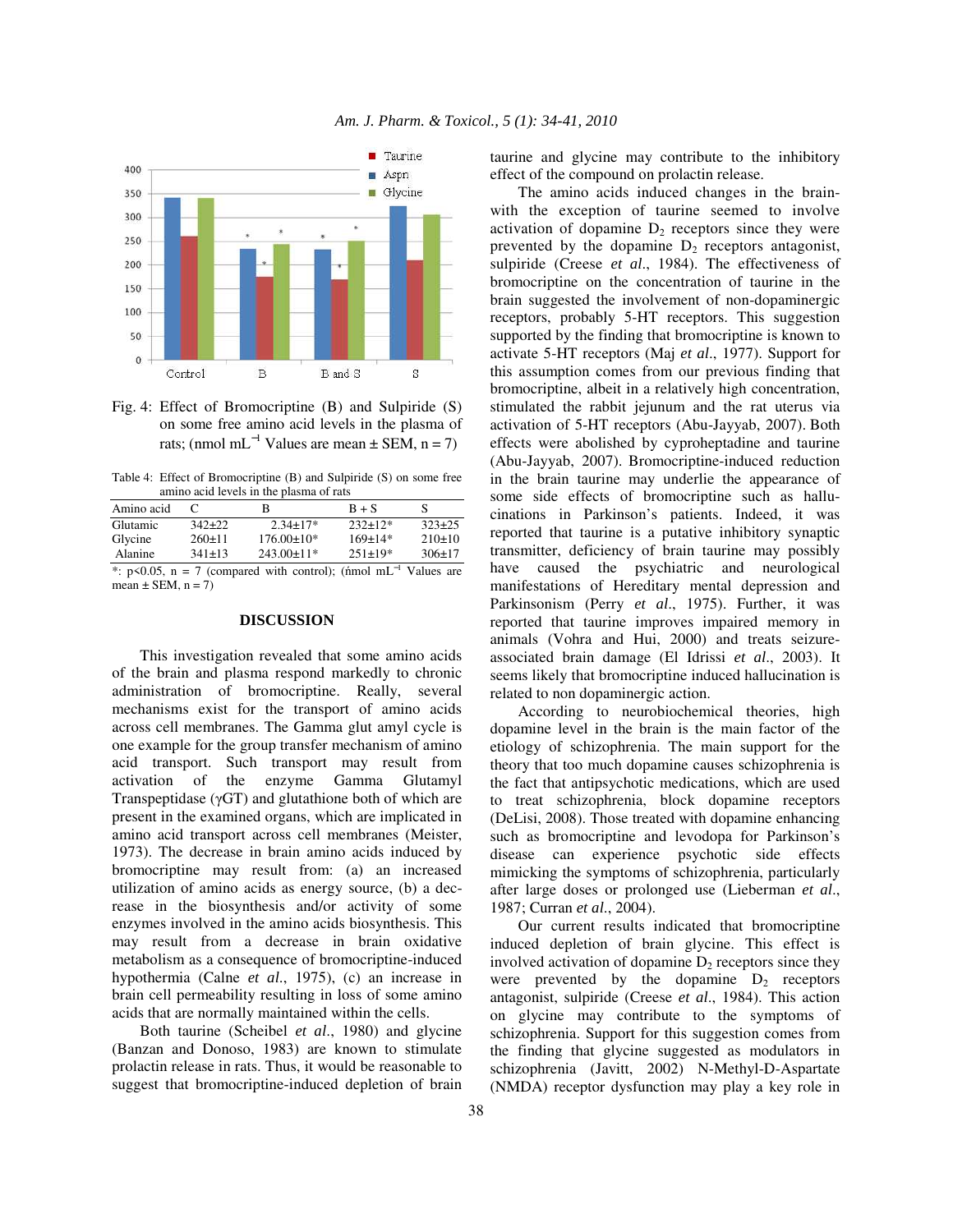the pathophysiology of schizophrenia, NMDA receptorcoupled glycine receptors in the pathogenesis of schizophrenia (Millan, 2002). Indeed, it was reported that glycine is an essential cofactor for NMDA receptors; without it, the receptor does not work properly (Coyle and Tsai, 2004). Glycine treatment added to a standard regimen of antipsychotics could have substantial benefits in refractory schizophrenics (Costa *et al*., 1990).

 On the other side bromocriptine significantly decreased the plasma level of glutamic acid, glycine and alanine. It is documented that dysfunction of glutamatergic neurotransmission implicated in the pathophysiology of schizophrenia, especially of the negative symptoms (Goff and Coyle, 2001). In schizophrenia, many glutamate-regulated processes seem to be perturbed (Konradi and Heckers, 2003). There is evidence of implicating abnormal glutamatergic neurotransmission in schizophrenia and mood disorders (Arun *et al*., 2008). Alterations in NAAG metabolism have been implicated in the development of schizophrenia via dysregulation of glutamate neurotransmission (Nowak *et al*., 1984). Indeed, glutamate and aspartic metabolites, N-Acetylaspartate (NAA) and N-Acetylaspartylglutamate (NAAG) are important in the regulation of interactions of brain cells and in the establishment and maintenance of the nervous system (Baslow, 2000).

 In the last years, considerable attention has been given to the NMDA receptor ion channel complex because of its unusual properties and role in brain physiology. This complex allows  $Ca^{2+}$  influx into the neurons only when the membrane is depolarized and the receptors bind both glutamate and glycine (Nowak *et al*., 1984; Johnson and Ascher, 1987; Kleckner and Dingledine, 1988). Published data revealed that the pharmacological binding specificity of L-glutamate and L-aspartic acid and indicated an interaction with different NMDA-type receptors (Di Giovanni *et al*., 2010). Moreover, it was found that Dalanine is another endogenous agonist of the NMDAglycine site that might have beneficial effects on schizophrenia, the significant improvement with the Dalanine further supports the hypothesis of hypofunction of NMDA neurotransmission in schizophrenia and strengthens the proof of the principle that NMDAenhancing treatment (Tsai *et al*., 2006). Recently it is glycine site that is the focus of many proposed therapies to potentiate NMDA receptor activity in the brains of people with schizophrenia (Shim *et al*., 2008).

 However, further scientific observations have revealed that the Dopamine hypothesis is not a complete etiological explanation for schizophrenia. Increased dopamine is associated with positive symptoms but not all people with schizophrenia experience the psychotic symptoms (Johnson and Ascher, 1987). Many research has suggested that other neurotransmitters and other brain areas are implicated in schizophrenia (Maguire, 2002). These results give new evidence that depletion of glycine, glutamic and aspartic might involve dopaminergic agonists induced schizophrenia and may help explain some of the negative and cognitive symptoms of schizophrenia.

## **CONCLUSION**

 This study provides evidence for the possible involvement of some amino acids in mediating some actions of bromocriptine. Our previous results presented evidence for the antagonistic effect of taurine on some bromocriptine-induced actions that probably involve activation of 5-HT receptors. As a result, bromocriptine-induced depletion of brain taurine, which involved activation seretonergic receptors, may underlie the appearance of some side effects of bromocriptine such as hallucinations in Parkinson's patients. Thus, bromocriptine induced hallucination is related to non dopaminergic action. Further, the results direct the attention to the possible involvement of glycine, aspartic and glutamic in bromocriptine induced schizophrenia. This study indicates that different mechanisms of the etiology of schizophrenia which are not possible based upon dopaminergic mechanism alone

 Both, taurine and glycine are known to stimulate prolactin release in rats. Thus, it would also be reasonable to suggest that bromocriptine-induced depletion of brain taurine and glycine may contribute to the inhibitory effect of the compound on prolactin release.

**Recommendations:** On broad basis, these results may lead to new conceptualizations and some potential clinical approaches of hallucination and schizophrenia. It would be reasonable to suggest co-administration of taurine with bromocriptine to suppress the hallucinations that accompany consumption of high doses of bromocriptine by Parkinson's disease patients, where given glycine with bromocriptine to avoid bromocriptine induced schizophrenia in Parkinson's disease patients or other clinical uses of bromocriptine. Co-administration of both taurine and glycine would combat (oppose) bromocriptine induced side effects at high doses.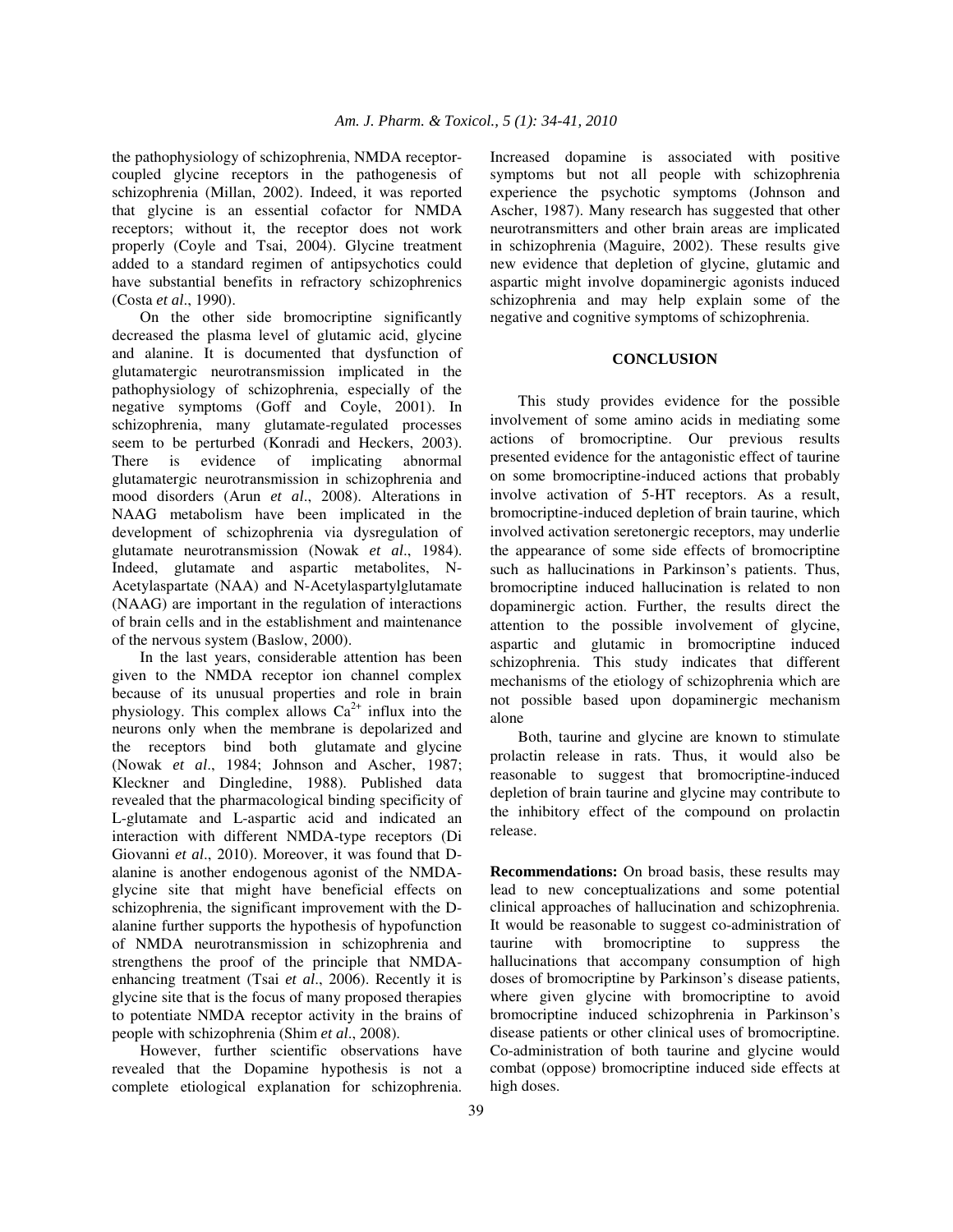#### **REFERENCES**

- Abu-Jayyab, A.R., 1991. Insights on the mechanism of action of bromocriptine. J. Pharm. Med., 1: 185-194.
- Abu-Jayyab, A., 2007. Antagonism between taurine and bromocriptine in rat uterus *in vitro* and *in vivo*. UOS J. Pure Applied Sci., 4: 63-76.
- Ageel, A.M., K.E.H. El-Tahir and A.R. Abu-Jayyab, 1987. The influence of bromocriptine on free amino acids in the kidneys and heart of the rat. Biochem. Pharmacol., 36: 4293-4295. PMID: 3689453
- Boyd, A., 1995. Bromocriptine and psychosis: A literature review. Psychiat. Q., 66: 87-95. DOI: 10.1007/BF02238717
- Alander, T., N.E. Anden and M. Grabowska-Anden, 1980. Metoclopramide and sulpiride as selective blocking agents of pre-and postsynaptic dopamine receptors. Naunyn-Schmiedeberg's Arch. Pharmacol., 312: 145-150. PMID: 7402361
- Altamura, C., M. Maes, J. Dai and H.Y. Meltzer, 1995. Plasma concentrations of excitatory amino acids, serine, glycine, taurine and histidine in major depression. Eur. Neuropsychopharmacol., 5: 71-75. PMID: 8775762
- Arun, P., C.N. Madhavarao, J.R. Moffett and A.M. Namboodiri, 2008. Antipsychotic drugs increase N-acetylaspartate and Nacetylaspartylglutamate in SH-SY5Y human neuroblastoma cells. Neurochem, 106: 1669-1680. PMID: 18631215
- Banzan, A.M. and A.O. Donoso, 1983. Enhanced prolactin release by injection of glycine in the medial Preoptic Area (mPOA) of the rat. Brain Res. Bull., 10: 9-13. PMID: 6402274
- Baslow, M.H., 2000. Functions of N-acetyl-L-aspartate and N-acetyl-L-aspartylglutamate in the vertebrate brain: Role in glial cell-specific signaling. Neurochem, 75: 453-459. PMID: 10899919
- Block, W.D., M.E. Markovs and B.F. Steel, 1966 Comparison between free amino acid levels in plasma deprotienated with picric acid and with sulphosalicylic acid. Proc. Soc. Exp. Biol. Med., 122: 1089-1095. PMID: 5918130
- Brooks, C.L. and C.W. Welsch, 1974. Reduction of serum prolactin in rats by 2 ergot alkaloids and 2 ergoline derivatives: a comparison Proc. Soc. Exp.- Biol. Med., 146: 863-867. PMID: 4841203
- Bruinvels, J. and L. Pepplinkhuizen, 1984. Impaired glycine-serine conversion and increased plasma taurine levels in episodic psychotic patients with psychedelic symptoms. J. Psychiat. Res., 18: 307-318. PMID: 6436485
- Buchanan, R.W., R. Freedman, D.C. Javitt, A. Abi-Dargham and J.A. Lieberman, 2007. Recent advances in the development of novel pharmacological agents for the treatment of cognitive impairments in schizophrenia. Schizophr. Bull., 33: 1120-1130. PMID: 17641146
- Calne, D.B., L.E. Claveria and J.L. Reid, 1975. Hypothermic action of bromocriptine. Br. J. Pharmacol., 54: 123-124. PMID: PMC1666388
- Cotman, C.W., D.T. Monaghan and O.P. Ottersen, 1987. Anatomical organization of excitatory amino acid receptors and their pathways. J. Trends Neurosci., 10: 273-280. DOI: 10.1016/0166- 2236(87)90172-X
- Costa, J., E. Khaled, G. Sramek, W. Jr. Bunney and S.G. Potkin, 1990. An open trial of glycine as an adjustment to neuroleptics in chronic treatmentrefractory schizophrenics. J. Clin. Psychopharmacol., 10: 71-72. PMID: 2307738.
- Coyle, J.T. and G. Tsai, 2004. The NMDA receptor glycine modulatory site: A therapeutic target for improving cognition and reducing negative symptoms in schizophrenia. Psychopharmacology, 174: 32-38. PMID: 15205876
- Creese, I., D.R. Sibley and S.E. Leff, 1984. Agonist interactions with dopamine receptors: Focus on radioligand-binding studies. Fed Proc., 43: 2779-2784. PMID: 6383871
- Crosignani, P.G. and C. Ferrari, 1990. Dopaminergic treatments for hyperprolactinaemia. Baillieres Clin. Obstet. Gynaecol., 4: 441-455. PMID: 1980863
- Curran, C., N. Byrappa and A. Mcbride, 2004. Stimulant psychosis: Systematic review. Br. J. Psychiat., 185: 196-204. DOI: 10.1192/bjp.185.3.196
- DeLisi, L.E., 2008. The concept of progressive brain change in schizophrenia: implications for understanding schizophrenia. Schizophr. Bull., 34: 312-321. DOI: 10.1093/schbul/sbm164
- Di Giovanni, M., E. Topo, A. Santillo, A. D'Aniello and G.D. Chieffi Baccari, 2010. Aspartate binding sites in rat Harderian gland. Amino Acids, 38: 229- 235. PMID: 19153642
- El Idrissi, A., J. Messing, J. Scalia and E. Trenkner, 2003. Prevention of epileptic seizures by taurine. Adv. Exp. Med. Biol., 526: 515-525. PMID: 12908638
- Goff, D.C. and J.T. Coyle, 2001. The emerging role of glutamate in the pathophysiology and treatment of schizophrenia. Am. J. Psychiat., 158: 1367-1377. PMID: 11532718